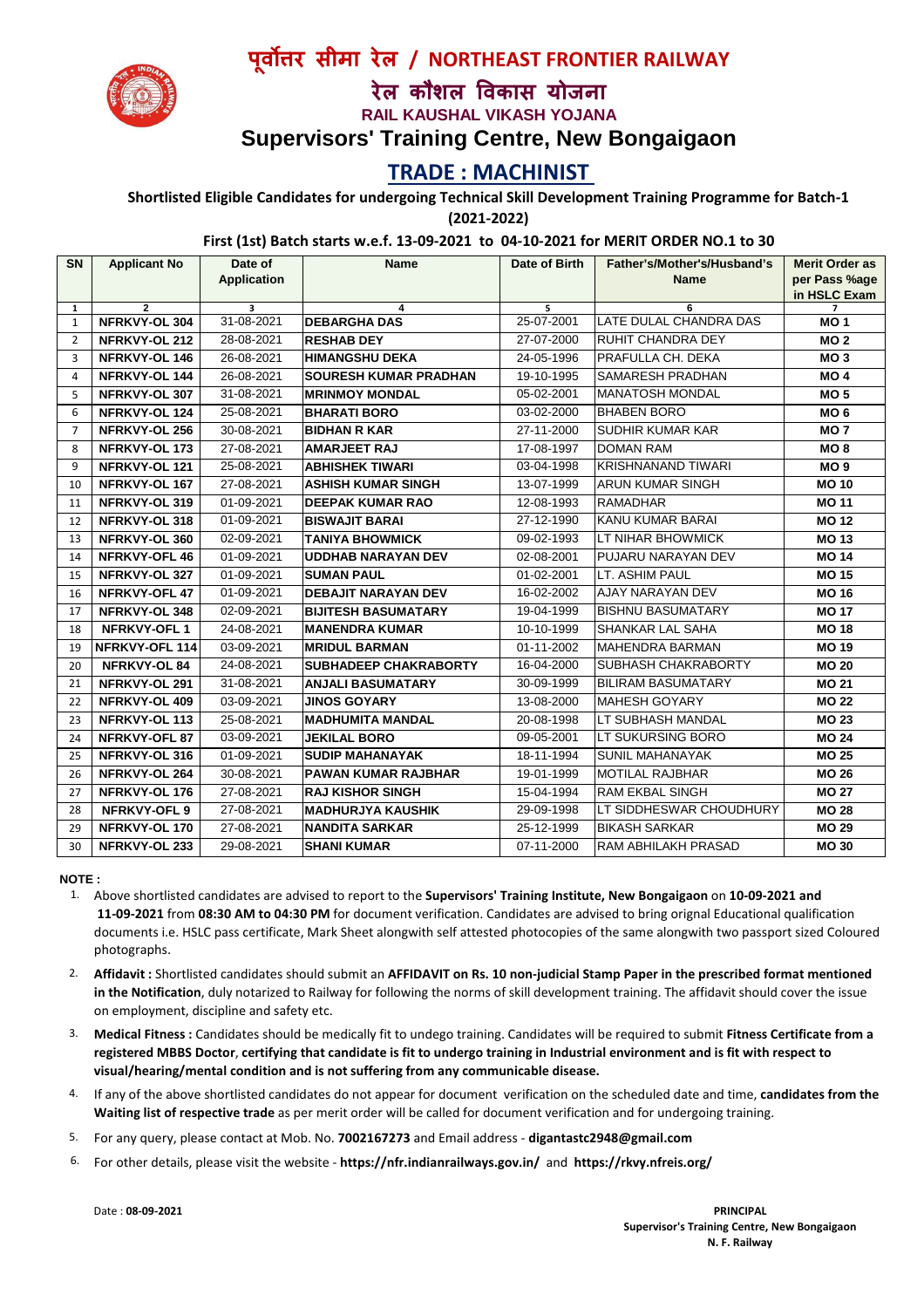

**प ूवर सीमा रेल / NORTHEAST FRONTIER RAILWAY**

# **रेल कौशल वकास योजना**

**RAIL KAUSHAL VIKASH YOJANA**

**Supervisors' Training Centre, New Bongaigaon**

### **TRADE : MACHINIST**

**Shortlisted Eligible Candidates for undergoing Technical Skill Development Training Programme for Batch-2 (2021-2022)**

#### **Second (2nd) Batch starts w.e.f. 18-10-2021 to 06-11-2021 for MERIT ORDER NO. 31 to 60**

| <b>Application</b><br><b>HSLC Exam</b><br>$\overline{2}$<br>3<br>5<br>$\overline{z}$<br>1<br>6<br>4<br>NFRKVY-OL<br>02-09-2021<br>13-06-2001<br>PURNA CHANDRA MANDAL<br><b>RAHUL MANDAL</b><br><b>MO 31</b><br>$\mathbf{1}$<br>NFRKVY-OL<br>31-08-2021<br><b>ROHIT RAY</b><br>06-01-2003<br><b>BABLU RAY</b><br><b>MO 32</b><br>$\overline{2}$<br>31-08-2021<br>13-01-1994<br><b>PREM CHANDRA RAM</b><br>NFRKVY-OL<br><b>DEEPU RAM</b><br><b>MO 33</b><br>3<br>LT SANTESWAR NARZARY<br>NFRKVY-OL<br>03-09-2021<br><b>BINAD NARZARY</b><br>10-02-1999<br><b>MO 34</b><br>4<br><b>BIJAY KUMAR CHOUDHURY</b><br><b>PARIKSHAN CHOUDHURY</b><br>5<br><b>NFRKVY-OL</b><br>29-08-2021<br>29-12-1995<br><b>MO 35</b><br>6<br>31-08-2021<br><b>SANGITA DEVI</b><br>30-06-1998<br>Ramlal sharma<br>NFRKVY-OL<br><b>MO 36</b><br>NFRKVY-OL 56<br>23-08-2021<br><b>SACHIN DAS</b><br>08-07-2000<br><b>SUDARSHAN DAS</b><br><b>MO 37</b><br>$\overline{7}$<br>26-08-2021<br>08-02-2003<br>Father- md Mustafa<br><b>NFRKVY-OL</b><br><b>NAJ PRAVIN</b><br><b>MO 38</b><br>8<br>RAM LAL SHARMA<br>NFRKVY-OL<br>31-08-2021<br>23-08-1999<br>9<br><b>SANJITA DEVI</b><br><b>MO 39</b><br><b>MD SHAMIM ANSARI</b><br>NFRKVY-OL<br>27-08-2021<br><b>MD. AIHTESAM ANSARI</b><br>15-12-1999<br><b>MO 40</b><br>10<br><b>ABDUL QADIR ANSARI</b><br>NFRKVY-OL<br>25-08-2021<br><b>MD RIJVI ANSARI</b><br>24-12-2002<br><b>MO 41</b><br>11<br><b>NFRKVY-OL</b><br>25-08-2021<br><b>BIPUL UPADHYAY</b><br>21-08-2003<br>Dipak kumar upadhyay<br>12<br><b>MO 42</b><br>NFRKVY-OL<br><b>LAITHUN BASUMATARY</b><br><b>RUPENDRA BASUMATARY</b><br>02-09-2021<br>24-02-1997<br><b>MO 43</b><br>13<br>23-08-2021<br><b>DINEN BARMAN</b><br>NFRKVY-OL 54<br><b>PRITAM BARMAN</b><br>01-06-1999<br><b>MO 44</b><br>14<br>UDAY SINGHA<br><b>NFRKVY-OFL</b><br>01-09-2021<br>30-11-2001<br>15<br><b>BEAUTI SINGHA</b><br><b>MO 45</b><br>NFRKVY-OL<br><b>BISWA JIT RAY</b><br>Lt.JYOTISH CHANDRA RAY<br>27-08-2021<br>08-09-1996<br><b>MO 46</b><br>16<br>29-08-2021<br>12-01-2002<br><b>RAM PRIT DAS</b><br>NFRKVY-OL<br><b>SURAJ DAS</b><br><b>MO 47</b><br>17<br><b>MADRA BASUMATARY</b><br>NFRKVY-OL<br>30-08-2021<br><b>BIRPHUNG BASUMATARY</b><br>18-05-2002<br><b>MO 48</b><br>18<br><b>DEBORAJ ROY</b><br><b>BASANTA ROY</b><br>NFRKVY-OL 12<br>22-08-2021<br>13-10-2001<br><b>MO 49</b><br>19<br>IDHARMNATH GUPTA SHA<br>NFRKVY-OL<br>31-08-2021<br>25-03-2002<br><b>ABHISHEK GUPTA SHA</b><br><b>MO 50</b><br>20<br>LT. SANKAR SHA<br><b>NFRKVY-OL</b><br>02-09-2021<br>01-05-1997<br>21<br><b>SONIA DEVI</b><br><b>MO 51</b><br><b>NFRKVY-OFL</b><br><b>SANJAY RAY</b><br>LIFRU RAY<br>03-09-2021<br>25-12-1998<br><b>MO 52</b><br>22<br><b>BIMAL BASUMATARY</b><br>30-08-2021<br>24-04-1999<br>NFRKVY-OL<br><b>BHAGYASRI BASUMATARY</b><br><b>MO 53</b><br>23<br>THIREN CHANDRA BARMAN<br>NFRKVY-OL<br>02-09-2021<br><b>HRIDWESH RANJAN BARMAN</b><br>04-07-2000<br><b>MO 54</b><br>24<br>NFRKVY-OL<br>27-08-2021<br><b>PROBHAT GHOSH</b><br>20-07-2000<br><b>PABITRA GHOSH</b><br><b>MO 55</b><br>25<br>01-09-2021<br>11-01-2001<br><b>BUDDHADEV SINGHA</b><br>NFRKVY-OFL<br><b>HIRAK JYOTI SINGHA</b><br><b>MO 56</b><br>26<br>NFRKVY-OL<br><b>GOBINDA RABIDAS</b><br><b>RAMDAYAL RABIDAS</b><br><b>MO 57</b><br>02-09-2021<br>21-10-1999<br>27<br>RANENDRA SINGHA<br>NFRKVY-OFL<br>03-09-2021<br><b>MAHENDRA SINGHA</b><br>29-01-1998<br><b>MO 58</b><br>28<br>NFRKVY-OL<br>26-08-2021<br><b>BIVEK UPADHYAY</b><br>21-08-2003<br>29<br>Dipak kumar upadhyay<br><b>MO 59</b><br><b>NFRKVY-OL</b><br><b>POMPI DAS</b><br><b>LAKHI KANTA DAS</b><br>02-09-2021<br>20-08-1993<br><b>MO 60</b><br>30 | <b>SN</b> | <b>Applicant No</b> | Date of | <b>Name</b> | Date of Birth   Father's/Mother's/Husband's Name   Merit Order as per |              |
|-----------------------------------------------------------------------------------------------------------------------------------------------------------------------------------------------------------------------------------------------------------------------------------------------------------------------------------------------------------------------------------------------------------------------------------------------------------------------------------------------------------------------------------------------------------------------------------------------------------------------------------------------------------------------------------------------------------------------------------------------------------------------------------------------------------------------------------------------------------------------------------------------------------------------------------------------------------------------------------------------------------------------------------------------------------------------------------------------------------------------------------------------------------------------------------------------------------------------------------------------------------------------------------------------------------------------------------------------------------------------------------------------------------------------------------------------------------------------------------------------------------------------------------------------------------------------------------------------------------------------------------------------------------------------------------------------------------------------------------------------------------------------------------------------------------------------------------------------------------------------------------------------------------------------------------------------------------------------------------------------------------------------------------------------------------------------------------------------------------------------------------------------------------------------------------------------------------------------------------------------------------------------------------------------------------------------------------------------------------------------------------------------------------------------------------------------------------------------------------------------------------------------------------------------------------------------------------------------------------------------------------------------------------------------------------------------------------------------------------------------------------------------------------------------------------------------------------------------------------------------------------------------------------------------------------------------------------------------------------------------------------------------------------------------------------------------------------------------------------------------------------------------------------------------------------------------------------------------------------------------------------------------------------------------------------------------------------------------------------------------------------------------------------------------------------------------------------------------------------------------------------------------------------------------------------------------------------------------------------------------------------------------------------------------------|-----------|---------------------|---------|-------------|-----------------------------------------------------------------------|--------------|
|                                                                                                                                                                                                                                                                                                                                                                                                                                                                                                                                                                                                                                                                                                                                                                                                                                                                                                                                                                                                                                                                                                                                                                                                                                                                                                                                                                                                                                                                                                                                                                                                                                                                                                                                                                                                                                                                                                                                                                                                                                                                                                                                                                                                                                                                                                                                                                                                                                                                                                                                                                                                                                                                                                                                                                                                                                                                                                                                                                                                                                                                                                                                                                                                                                                                                                                                                                                                                                                                                                                                                                                                                                                                             |           |                     |         |             |                                                                       | Pass %age in |
|                                                                                                                                                                                                                                                                                                                                                                                                                                                                                                                                                                                                                                                                                                                                                                                                                                                                                                                                                                                                                                                                                                                                                                                                                                                                                                                                                                                                                                                                                                                                                                                                                                                                                                                                                                                                                                                                                                                                                                                                                                                                                                                                                                                                                                                                                                                                                                                                                                                                                                                                                                                                                                                                                                                                                                                                                                                                                                                                                                                                                                                                                                                                                                                                                                                                                                                                                                                                                                                                                                                                                                                                                                                                             |           |                     |         |             |                                                                       |              |
|                                                                                                                                                                                                                                                                                                                                                                                                                                                                                                                                                                                                                                                                                                                                                                                                                                                                                                                                                                                                                                                                                                                                                                                                                                                                                                                                                                                                                                                                                                                                                                                                                                                                                                                                                                                                                                                                                                                                                                                                                                                                                                                                                                                                                                                                                                                                                                                                                                                                                                                                                                                                                                                                                                                                                                                                                                                                                                                                                                                                                                                                                                                                                                                                                                                                                                                                                                                                                                                                                                                                                                                                                                                                             |           |                     |         |             |                                                                       |              |
|                                                                                                                                                                                                                                                                                                                                                                                                                                                                                                                                                                                                                                                                                                                                                                                                                                                                                                                                                                                                                                                                                                                                                                                                                                                                                                                                                                                                                                                                                                                                                                                                                                                                                                                                                                                                                                                                                                                                                                                                                                                                                                                                                                                                                                                                                                                                                                                                                                                                                                                                                                                                                                                                                                                                                                                                                                                                                                                                                                                                                                                                                                                                                                                                                                                                                                                                                                                                                                                                                                                                                                                                                                                                             |           |                     |         |             |                                                                       |              |
|                                                                                                                                                                                                                                                                                                                                                                                                                                                                                                                                                                                                                                                                                                                                                                                                                                                                                                                                                                                                                                                                                                                                                                                                                                                                                                                                                                                                                                                                                                                                                                                                                                                                                                                                                                                                                                                                                                                                                                                                                                                                                                                                                                                                                                                                                                                                                                                                                                                                                                                                                                                                                                                                                                                                                                                                                                                                                                                                                                                                                                                                                                                                                                                                                                                                                                                                                                                                                                                                                                                                                                                                                                                                             |           |                     |         |             |                                                                       |              |
|                                                                                                                                                                                                                                                                                                                                                                                                                                                                                                                                                                                                                                                                                                                                                                                                                                                                                                                                                                                                                                                                                                                                                                                                                                                                                                                                                                                                                                                                                                                                                                                                                                                                                                                                                                                                                                                                                                                                                                                                                                                                                                                                                                                                                                                                                                                                                                                                                                                                                                                                                                                                                                                                                                                                                                                                                                                                                                                                                                                                                                                                                                                                                                                                                                                                                                                                                                                                                                                                                                                                                                                                                                                                             |           |                     |         |             |                                                                       |              |
|                                                                                                                                                                                                                                                                                                                                                                                                                                                                                                                                                                                                                                                                                                                                                                                                                                                                                                                                                                                                                                                                                                                                                                                                                                                                                                                                                                                                                                                                                                                                                                                                                                                                                                                                                                                                                                                                                                                                                                                                                                                                                                                                                                                                                                                                                                                                                                                                                                                                                                                                                                                                                                                                                                                                                                                                                                                                                                                                                                                                                                                                                                                                                                                                                                                                                                                                                                                                                                                                                                                                                                                                                                                                             |           |                     |         |             |                                                                       |              |
|                                                                                                                                                                                                                                                                                                                                                                                                                                                                                                                                                                                                                                                                                                                                                                                                                                                                                                                                                                                                                                                                                                                                                                                                                                                                                                                                                                                                                                                                                                                                                                                                                                                                                                                                                                                                                                                                                                                                                                                                                                                                                                                                                                                                                                                                                                                                                                                                                                                                                                                                                                                                                                                                                                                                                                                                                                                                                                                                                                                                                                                                                                                                                                                                                                                                                                                                                                                                                                                                                                                                                                                                                                                                             |           |                     |         |             |                                                                       |              |
|                                                                                                                                                                                                                                                                                                                                                                                                                                                                                                                                                                                                                                                                                                                                                                                                                                                                                                                                                                                                                                                                                                                                                                                                                                                                                                                                                                                                                                                                                                                                                                                                                                                                                                                                                                                                                                                                                                                                                                                                                                                                                                                                                                                                                                                                                                                                                                                                                                                                                                                                                                                                                                                                                                                                                                                                                                                                                                                                                                                                                                                                                                                                                                                                                                                                                                                                                                                                                                                                                                                                                                                                                                                                             |           |                     |         |             |                                                                       |              |
|                                                                                                                                                                                                                                                                                                                                                                                                                                                                                                                                                                                                                                                                                                                                                                                                                                                                                                                                                                                                                                                                                                                                                                                                                                                                                                                                                                                                                                                                                                                                                                                                                                                                                                                                                                                                                                                                                                                                                                                                                                                                                                                                                                                                                                                                                                                                                                                                                                                                                                                                                                                                                                                                                                                                                                                                                                                                                                                                                                                                                                                                                                                                                                                                                                                                                                                                                                                                                                                                                                                                                                                                                                                                             |           |                     |         |             |                                                                       |              |
|                                                                                                                                                                                                                                                                                                                                                                                                                                                                                                                                                                                                                                                                                                                                                                                                                                                                                                                                                                                                                                                                                                                                                                                                                                                                                                                                                                                                                                                                                                                                                                                                                                                                                                                                                                                                                                                                                                                                                                                                                                                                                                                                                                                                                                                                                                                                                                                                                                                                                                                                                                                                                                                                                                                                                                                                                                                                                                                                                                                                                                                                                                                                                                                                                                                                                                                                                                                                                                                                                                                                                                                                                                                                             |           |                     |         |             |                                                                       |              |
|                                                                                                                                                                                                                                                                                                                                                                                                                                                                                                                                                                                                                                                                                                                                                                                                                                                                                                                                                                                                                                                                                                                                                                                                                                                                                                                                                                                                                                                                                                                                                                                                                                                                                                                                                                                                                                                                                                                                                                                                                                                                                                                                                                                                                                                                                                                                                                                                                                                                                                                                                                                                                                                                                                                                                                                                                                                                                                                                                                                                                                                                                                                                                                                                                                                                                                                                                                                                                                                                                                                                                                                                                                                                             |           |                     |         |             |                                                                       |              |
|                                                                                                                                                                                                                                                                                                                                                                                                                                                                                                                                                                                                                                                                                                                                                                                                                                                                                                                                                                                                                                                                                                                                                                                                                                                                                                                                                                                                                                                                                                                                                                                                                                                                                                                                                                                                                                                                                                                                                                                                                                                                                                                                                                                                                                                                                                                                                                                                                                                                                                                                                                                                                                                                                                                                                                                                                                                                                                                                                                                                                                                                                                                                                                                                                                                                                                                                                                                                                                                                                                                                                                                                                                                                             |           |                     |         |             |                                                                       |              |
|                                                                                                                                                                                                                                                                                                                                                                                                                                                                                                                                                                                                                                                                                                                                                                                                                                                                                                                                                                                                                                                                                                                                                                                                                                                                                                                                                                                                                                                                                                                                                                                                                                                                                                                                                                                                                                                                                                                                                                                                                                                                                                                                                                                                                                                                                                                                                                                                                                                                                                                                                                                                                                                                                                                                                                                                                                                                                                                                                                                                                                                                                                                                                                                                                                                                                                                                                                                                                                                                                                                                                                                                                                                                             |           |                     |         |             |                                                                       |              |
|                                                                                                                                                                                                                                                                                                                                                                                                                                                                                                                                                                                                                                                                                                                                                                                                                                                                                                                                                                                                                                                                                                                                                                                                                                                                                                                                                                                                                                                                                                                                                                                                                                                                                                                                                                                                                                                                                                                                                                                                                                                                                                                                                                                                                                                                                                                                                                                                                                                                                                                                                                                                                                                                                                                                                                                                                                                                                                                                                                                                                                                                                                                                                                                                                                                                                                                                                                                                                                                                                                                                                                                                                                                                             |           |                     |         |             |                                                                       |              |
|                                                                                                                                                                                                                                                                                                                                                                                                                                                                                                                                                                                                                                                                                                                                                                                                                                                                                                                                                                                                                                                                                                                                                                                                                                                                                                                                                                                                                                                                                                                                                                                                                                                                                                                                                                                                                                                                                                                                                                                                                                                                                                                                                                                                                                                                                                                                                                                                                                                                                                                                                                                                                                                                                                                                                                                                                                                                                                                                                                                                                                                                                                                                                                                                                                                                                                                                                                                                                                                                                                                                                                                                                                                                             |           |                     |         |             |                                                                       |              |
|                                                                                                                                                                                                                                                                                                                                                                                                                                                                                                                                                                                                                                                                                                                                                                                                                                                                                                                                                                                                                                                                                                                                                                                                                                                                                                                                                                                                                                                                                                                                                                                                                                                                                                                                                                                                                                                                                                                                                                                                                                                                                                                                                                                                                                                                                                                                                                                                                                                                                                                                                                                                                                                                                                                                                                                                                                                                                                                                                                                                                                                                                                                                                                                                                                                                                                                                                                                                                                                                                                                                                                                                                                                                             |           |                     |         |             |                                                                       |              |
|                                                                                                                                                                                                                                                                                                                                                                                                                                                                                                                                                                                                                                                                                                                                                                                                                                                                                                                                                                                                                                                                                                                                                                                                                                                                                                                                                                                                                                                                                                                                                                                                                                                                                                                                                                                                                                                                                                                                                                                                                                                                                                                                                                                                                                                                                                                                                                                                                                                                                                                                                                                                                                                                                                                                                                                                                                                                                                                                                                                                                                                                                                                                                                                                                                                                                                                                                                                                                                                                                                                                                                                                                                                                             |           |                     |         |             |                                                                       |              |
|                                                                                                                                                                                                                                                                                                                                                                                                                                                                                                                                                                                                                                                                                                                                                                                                                                                                                                                                                                                                                                                                                                                                                                                                                                                                                                                                                                                                                                                                                                                                                                                                                                                                                                                                                                                                                                                                                                                                                                                                                                                                                                                                                                                                                                                                                                                                                                                                                                                                                                                                                                                                                                                                                                                                                                                                                                                                                                                                                                                                                                                                                                                                                                                                                                                                                                                                                                                                                                                                                                                                                                                                                                                                             |           |                     |         |             |                                                                       |              |
|                                                                                                                                                                                                                                                                                                                                                                                                                                                                                                                                                                                                                                                                                                                                                                                                                                                                                                                                                                                                                                                                                                                                                                                                                                                                                                                                                                                                                                                                                                                                                                                                                                                                                                                                                                                                                                                                                                                                                                                                                                                                                                                                                                                                                                                                                                                                                                                                                                                                                                                                                                                                                                                                                                                                                                                                                                                                                                                                                                                                                                                                                                                                                                                                                                                                                                                                                                                                                                                                                                                                                                                                                                                                             |           |                     |         |             |                                                                       |              |
|                                                                                                                                                                                                                                                                                                                                                                                                                                                                                                                                                                                                                                                                                                                                                                                                                                                                                                                                                                                                                                                                                                                                                                                                                                                                                                                                                                                                                                                                                                                                                                                                                                                                                                                                                                                                                                                                                                                                                                                                                                                                                                                                                                                                                                                                                                                                                                                                                                                                                                                                                                                                                                                                                                                                                                                                                                                                                                                                                                                                                                                                                                                                                                                                                                                                                                                                                                                                                                                                                                                                                                                                                                                                             |           |                     |         |             |                                                                       |              |
|                                                                                                                                                                                                                                                                                                                                                                                                                                                                                                                                                                                                                                                                                                                                                                                                                                                                                                                                                                                                                                                                                                                                                                                                                                                                                                                                                                                                                                                                                                                                                                                                                                                                                                                                                                                                                                                                                                                                                                                                                                                                                                                                                                                                                                                                                                                                                                                                                                                                                                                                                                                                                                                                                                                                                                                                                                                                                                                                                                                                                                                                                                                                                                                                                                                                                                                                                                                                                                                                                                                                                                                                                                                                             |           |                     |         |             |                                                                       |              |
|                                                                                                                                                                                                                                                                                                                                                                                                                                                                                                                                                                                                                                                                                                                                                                                                                                                                                                                                                                                                                                                                                                                                                                                                                                                                                                                                                                                                                                                                                                                                                                                                                                                                                                                                                                                                                                                                                                                                                                                                                                                                                                                                                                                                                                                                                                                                                                                                                                                                                                                                                                                                                                                                                                                                                                                                                                                                                                                                                                                                                                                                                                                                                                                                                                                                                                                                                                                                                                                                                                                                                                                                                                                                             |           |                     |         |             |                                                                       |              |
|                                                                                                                                                                                                                                                                                                                                                                                                                                                                                                                                                                                                                                                                                                                                                                                                                                                                                                                                                                                                                                                                                                                                                                                                                                                                                                                                                                                                                                                                                                                                                                                                                                                                                                                                                                                                                                                                                                                                                                                                                                                                                                                                                                                                                                                                                                                                                                                                                                                                                                                                                                                                                                                                                                                                                                                                                                                                                                                                                                                                                                                                                                                                                                                                                                                                                                                                                                                                                                                                                                                                                                                                                                                                             |           |                     |         |             |                                                                       |              |
|                                                                                                                                                                                                                                                                                                                                                                                                                                                                                                                                                                                                                                                                                                                                                                                                                                                                                                                                                                                                                                                                                                                                                                                                                                                                                                                                                                                                                                                                                                                                                                                                                                                                                                                                                                                                                                                                                                                                                                                                                                                                                                                                                                                                                                                                                                                                                                                                                                                                                                                                                                                                                                                                                                                                                                                                                                                                                                                                                                                                                                                                                                                                                                                                                                                                                                                                                                                                                                                                                                                                                                                                                                                                             |           |                     |         |             |                                                                       |              |
|                                                                                                                                                                                                                                                                                                                                                                                                                                                                                                                                                                                                                                                                                                                                                                                                                                                                                                                                                                                                                                                                                                                                                                                                                                                                                                                                                                                                                                                                                                                                                                                                                                                                                                                                                                                                                                                                                                                                                                                                                                                                                                                                                                                                                                                                                                                                                                                                                                                                                                                                                                                                                                                                                                                                                                                                                                                                                                                                                                                                                                                                                                                                                                                                                                                                                                                                                                                                                                                                                                                                                                                                                                                                             |           |                     |         |             |                                                                       |              |
|                                                                                                                                                                                                                                                                                                                                                                                                                                                                                                                                                                                                                                                                                                                                                                                                                                                                                                                                                                                                                                                                                                                                                                                                                                                                                                                                                                                                                                                                                                                                                                                                                                                                                                                                                                                                                                                                                                                                                                                                                                                                                                                                                                                                                                                                                                                                                                                                                                                                                                                                                                                                                                                                                                                                                                                                                                                                                                                                                                                                                                                                                                                                                                                                                                                                                                                                                                                                                                                                                                                                                                                                                                                                             |           |                     |         |             |                                                                       |              |
|                                                                                                                                                                                                                                                                                                                                                                                                                                                                                                                                                                                                                                                                                                                                                                                                                                                                                                                                                                                                                                                                                                                                                                                                                                                                                                                                                                                                                                                                                                                                                                                                                                                                                                                                                                                                                                                                                                                                                                                                                                                                                                                                                                                                                                                                                                                                                                                                                                                                                                                                                                                                                                                                                                                                                                                                                                                                                                                                                                                                                                                                                                                                                                                                                                                                                                                                                                                                                                                                                                                                                                                                                                                                             |           |                     |         |             |                                                                       |              |
|                                                                                                                                                                                                                                                                                                                                                                                                                                                                                                                                                                                                                                                                                                                                                                                                                                                                                                                                                                                                                                                                                                                                                                                                                                                                                                                                                                                                                                                                                                                                                                                                                                                                                                                                                                                                                                                                                                                                                                                                                                                                                                                                                                                                                                                                                                                                                                                                                                                                                                                                                                                                                                                                                                                                                                                                                                                                                                                                                                                                                                                                                                                                                                                                                                                                                                                                                                                                                                                                                                                                                                                                                                                                             |           |                     |         |             |                                                                       |              |
|                                                                                                                                                                                                                                                                                                                                                                                                                                                                                                                                                                                                                                                                                                                                                                                                                                                                                                                                                                                                                                                                                                                                                                                                                                                                                                                                                                                                                                                                                                                                                                                                                                                                                                                                                                                                                                                                                                                                                                                                                                                                                                                                                                                                                                                                                                                                                                                                                                                                                                                                                                                                                                                                                                                                                                                                                                                                                                                                                                                                                                                                                                                                                                                                                                                                                                                                                                                                                                                                                                                                                                                                                                                                             |           |                     |         |             |                                                                       |              |
|                                                                                                                                                                                                                                                                                                                                                                                                                                                                                                                                                                                                                                                                                                                                                                                                                                                                                                                                                                                                                                                                                                                                                                                                                                                                                                                                                                                                                                                                                                                                                                                                                                                                                                                                                                                                                                                                                                                                                                                                                                                                                                                                                                                                                                                                                                                                                                                                                                                                                                                                                                                                                                                                                                                                                                                                                                                                                                                                                                                                                                                                                                                                                                                                                                                                                                                                                                                                                                                                                                                                                                                                                                                                             |           |                     |         |             |                                                                       |              |
|                                                                                                                                                                                                                                                                                                                                                                                                                                                                                                                                                                                                                                                                                                                                                                                                                                                                                                                                                                                                                                                                                                                                                                                                                                                                                                                                                                                                                                                                                                                                                                                                                                                                                                                                                                                                                                                                                                                                                                                                                                                                                                                                                                                                                                                                                                                                                                                                                                                                                                                                                                                                                                                                                                                                                                                                                                                                                                                                                                                                                                                                                                                                                                                                                                                                                                                                                                                                                                                                                                                                                                                                                                                                             |           |                     |         |             |                                                                       |              |

#### **NOTE :**

- 1. Above shortlisted candidates are advised to report to the **Supervisors' Training Institute, New Bongaigaon** on **07-10-2021 and 08-10-2021**  from **08:30 AM to 04:30 PM** for document verification. Candidates are advised to bring orignal Educational qualification documents i.e. HSLC pass certificate, Mark Sheet alongwith self attested photocopies of the same alongwith two passport sized Coloured photographs.
- 2. **Affidavit :** Shortlisted candidates should submit an **AFFIDAVIT on Rs. 10 non-judicial Stamp Paper in the prescribed format mentioned in the Notification**, duly notarized to Railway for following the norms of skill development training. The affidavit should cover the issue on employment, discipline and safety etc.
- 3. **Medical Fitness :** Candidates should be medically fit to undego training. Candidates will be required to submit **Fitness Certificate from a registered MBBS Doctor**, **certifying that candidate is fit to undergo training in Industrial environment and is fit with respect to visual/hearing/mental condition and is not suffering from any communicable disease.**
- 4. If any of the above shortlisted candidates do not appear for document verification on the scheduled date and time, **candidates from the Waiting list of respective trade** as per merit order will be called for document verification and for undergoing training.
- 5. For any query, please contact at Mob. No. **7002167273** and Email address - **digantastc2948@gmail.com**
- 6. For other details, please visit the website - **https://nfr.indianrailways.gov.in/** and **https://rkvy.nfreis.org/**

Date : **08-09-2021**